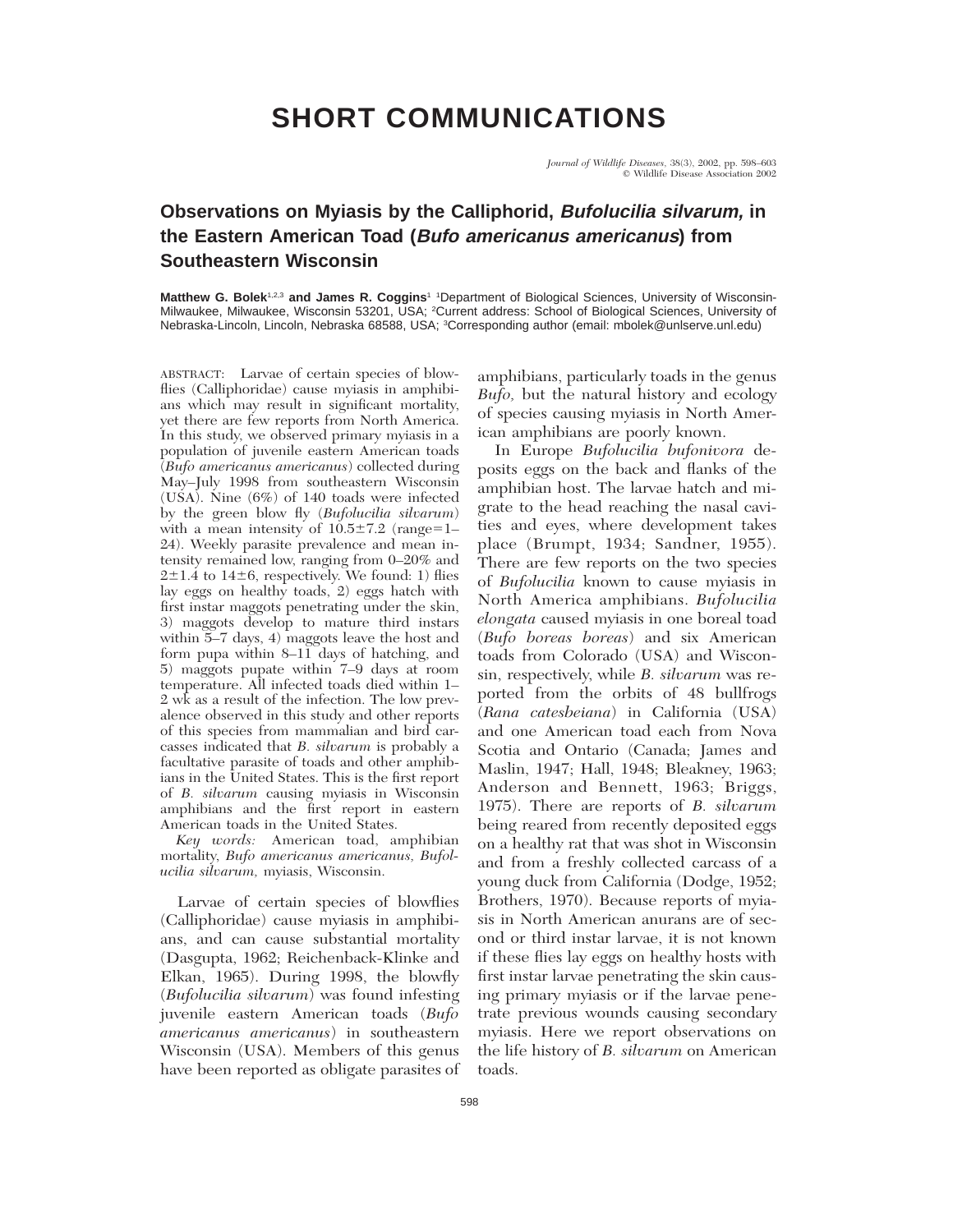A total of 140 juvenile eastern American toads was collected weekly by hand during the day from May–July, 1998, in a 0.4 ha yard of an agricultural area of Muskego, Wisconsin (42°14.22'N, 88°2.1'W). Toads were brought to the laboratory and examined under a dissecting microscope for external lesions, eggs, or maggots. All toads suspected of being infected were placed in individual 8.45 l tanks lined with moist paper towels for observation and fed commercially raised crickets twice daily. All other toads were released within 24 hr of collection. Third stage maggots from each toad were placed in individual 70 ml plastic jars containing moist soil or sand and allowed to pupate. Some were fixed in a glycerin/formalin mixture and cleared in 10% KOH. The cephalopharingeal skeleton and posterior spiracles of third instars were dissected, dehydrated through ethanol, cleared in xylene, and mounted in Canada balsam. Adult flies were fed granulated sugar and banana peels for at least 24 hr before being killed by freezing, and pinned or preserved in 70% ethanol. Adult flies were keyed to genera (Shewell, 1987) and to species by keys in Hall (1948) and Hall and Townsend (1977). Adult and larval flies were deposited in the Harold W. Manter Laboratory collection (University of Nebraska State Museum, Lincoln, Nebraska, USA; HWML 16611, larvae; 16612, adult flies).

Nine (6%) of 140 toads were infected by the green blow fly with a mean intensity of  $10.5\pm7.2$  (range=1–24). Weekly parasite prevalence and mean intensity remained low, ranging from 0–20% and  $2\pm1.4$  to  $14\pm6$ , respectively (Table 1).

Third instar larvae had conically tapering bodies, narrow in front and broad and truncated behind without prominent tubercles or processes on any but the terminal segment. All third instar maggots had a well-developed cephalopharingeal skeleton. The posterior spiracles were flush with the posterior face of the anal segment and were characteristic of calliph-

TABLE 1. Weekly prevalence and mean intensity of *Bufolucilia silvarum* in juvenile eastern American toads (*Bufo americanus americanus*) from southeastern Wisconsin.

| Date<br>collected<br>(1998) | Number<br>infected/<br>number<br>examined valence | Pre-     | Mean<br>intensity<br>$±1$ SD<br>(range) |
|-----------------------------|---------------------------------------------------|----------|-----------------------------------------|
| 31 May                      | 2/36                                              | 5.5      | $2 \pm 1.4(1 - 3)$                      |
| 7 June                      | 0/17                                              | $\Omega$ |                                         |
| 14 June                     | 3/28                                              | 10.7     | $11.3 \pm 6$<br>$(5-17)$                |
| $20-21$ June                | 0/30                                              | $\Omega$ |                                         |
| $1-2$ July                  | 4/20                                              | 20       | $14.3 \pm 6$<br>$(9 - 24)$              |
| $6-12$ July                 | 0/9                                               | $\Omega$ |                                         |
| Total                       | 9/140                                             | 64       | $10.5 \pm 7.2$ (1-24)                   |

orids. All adult flies were greenish-blue in color and were identified as *B. silvarum.*

Two toads were collected with recently deposited eggs. These were white in color and glued to the amphibians back (Fig. 1). Neither individual appeared to show any discomfort and no wounds or lesions were observed on the skin of these hosts. Within 4–9 hr of collection the toads began to vigorously rub their hind legs over their back in a behavior that appeared as though they were trying to dislodge the eggs. Examination under a dissecting microscope revealed empty egg cases with first instar larvae migrating under the skin. Migrating larvae and their tracks were clearly visible under the skin for up to 12 hr after which time they disappeared presumably into the tissue. Five first instar maggots were removed from a toad as they were hatching; these had distinct heavily pigmented spines, and a well-developed cephalopharingeal skeleton (Fig. 2). After 2 days of infection some swelling was apparent on one toad (Fig. 3), and within 2–3 days of infection an open wound appeared on the animals with the posterior spiracles of maggots being visible. All toads possessed a single lesion and in these wounds, maggots congregated and fed as a group (Fig. 4). Maggots developed to mature third instars within 5–7 days of hatching. A postmortem examination of a single infected toad indicated that maggots burrowed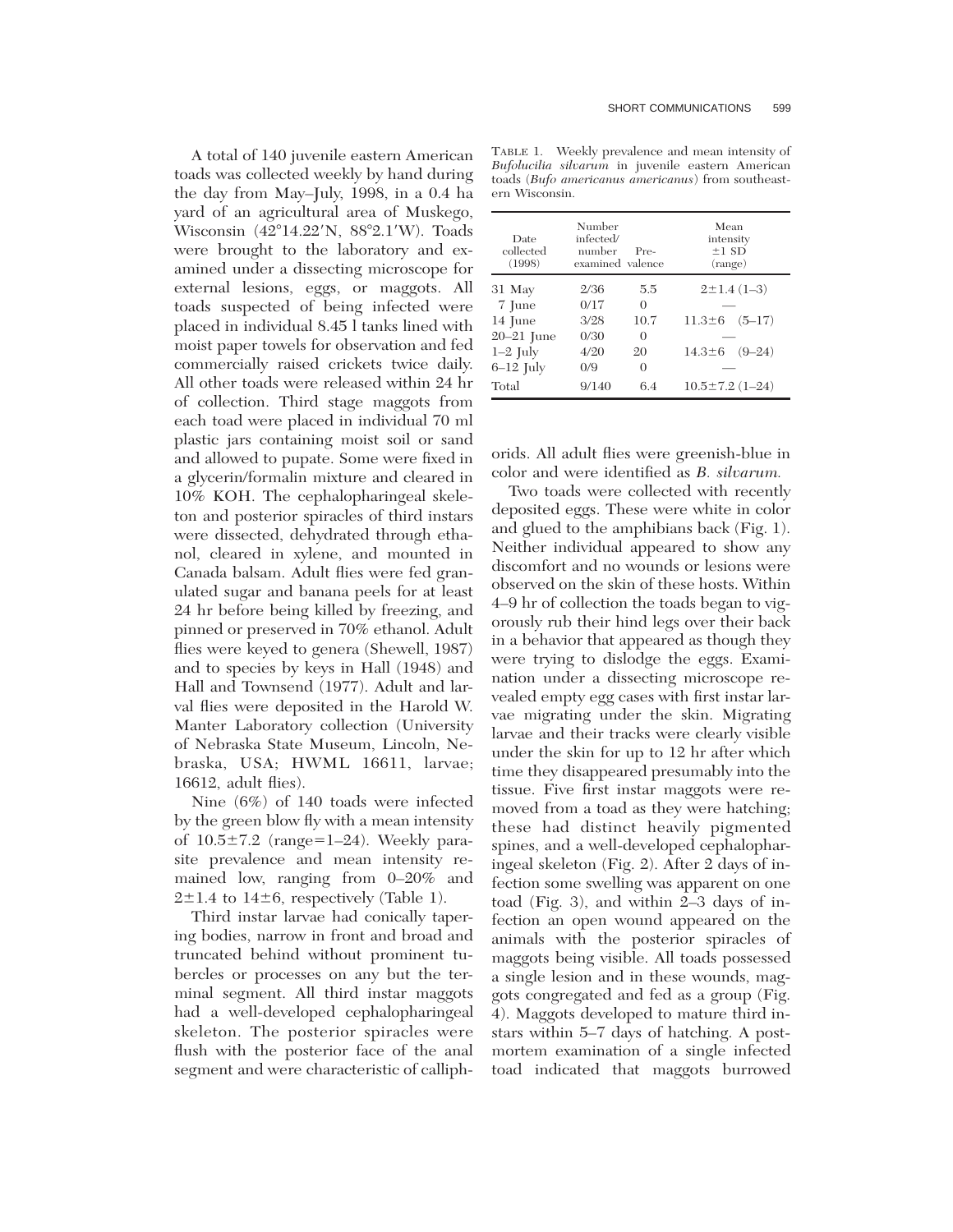

FIGURE 1. Juvenile eastern American toad with recently deposited *Bufolucilia silvarum* eggs glued to the back. Scale bar=1 cm.

deeply into the host tissue reaching the musculature. The location of the wounds varied among toads, but maggots were never found in the nasal cavities or eyes (Table 2). All toads died within 1 day to 2

wk of collection, although the single toad that survived for 2 wk had a single third instar larva that emerged from the animal within a day of collection. All other third



FIGURE 2. First stage larva *Bufolucilia silvarum,* removed from the skin of a juvenile eastern American toad. Note the well developed pigmented spines (black arrow) and well developed cephalopharingial skeleton (white arrow). Scale  $bar=0.3$  mm.



FIGURE 3. Juvenile eastern American toad within 2 days post infection by *Bufolucilia silvarum.* Note the area of swelling (black arrow). Scale bar=1 cm.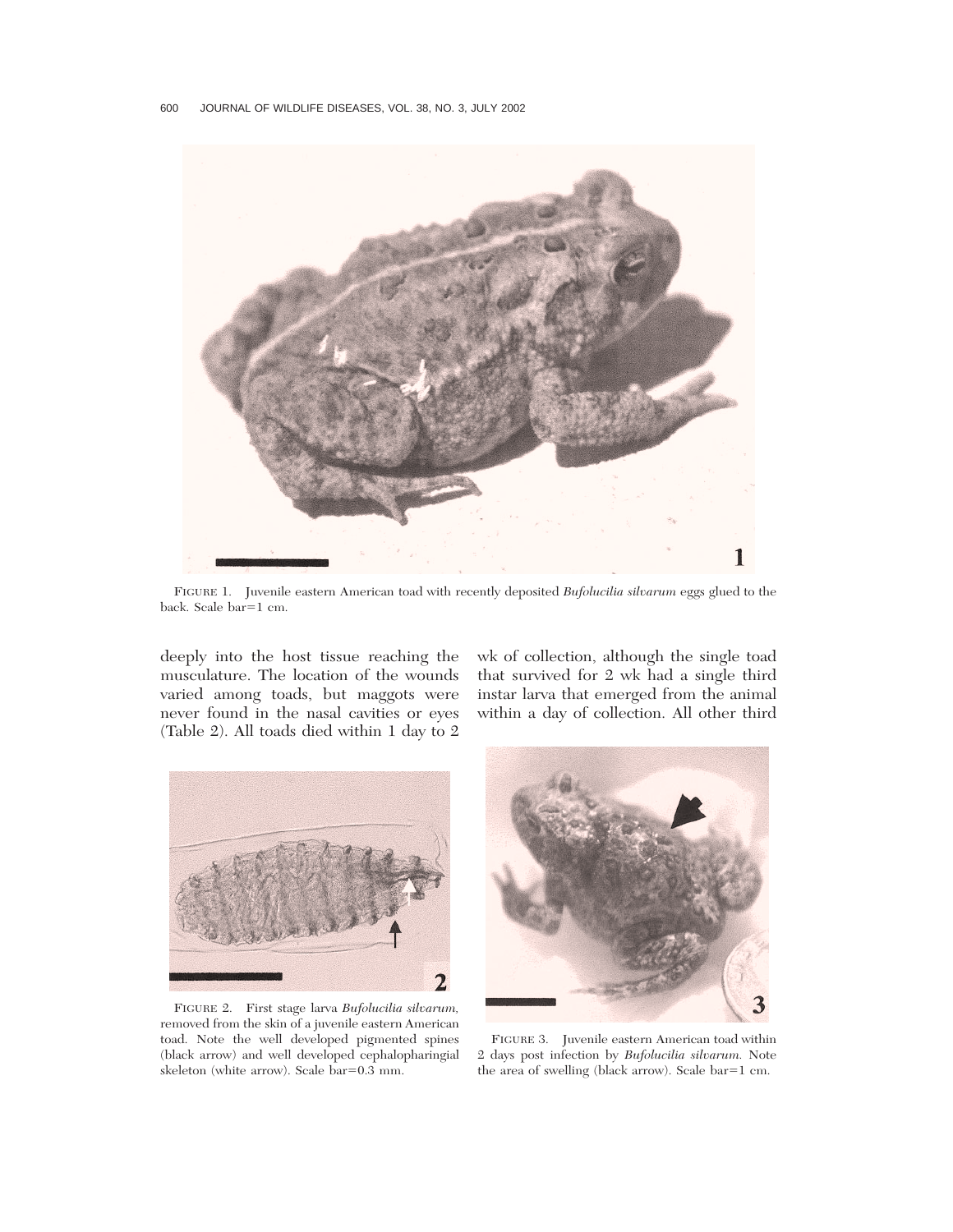

FIGURE 4. Juvenile eastern American toad infected with 17 third instar larvae *Bufolucilia silvarum* infecting the left front leg (black arrow). Note that all maggots aggregated in a single lesion and fed as a group. Scale  $bar=1$  cm.

instar maggots continued to feed on the death, eventually migrating out and active-in 7–9 days at room temperature. ly seeking a suitable area to pupate. When

carcasses for 1–2 days following host pupae within 12–24 hr, and pupated withplaced in moist soil, maggots turned into

Hall (1948) stated that although there

|            |  |  |  |  |  | TABLE 2. Record of wet weight (WW), snout vent length (SVL), location of infection, and fate of juvenile |
|------------|--|--|--|--|--|----------------------------------------------------------------------------------------------------------|
|            |  |  |  |  |  | eastern American toads (Bufo americanus americanus) infected by Bufolucilia silvarum from southeastern   |
| Wisconsin. |  |  |  |  |  |                                                                                                          |
|            |  |  |  |  |  |                                                                                                          |

| Date collected<br>(1998) | WW(g) | $SVL$ (cm)     | Location of fly<br>larvae on toad | Fate of toad |
|--------------------------|-------|----------------|-----------------------------------|--------------|
| 31 May                   | 5.6   | $\overline{4}$ | Paratoid gland                    | Died 31 May  |
| 31 May                   | 4.8   | 3.8            | Back                              | Died 13 June |
| 14 June                  | 11.4  | 4.5            | Neck                              | Died 18 June |
| 14 June                  | 10.2  | 3.9            | Left front leg                    | Died 16 June |
| 14 June                  | 9.8   | 4              | Right hind leg                    | Died 24 June |
| $1 \mathrm{Iuly}$        | 11.4  | 4.3            | Left hind leg                     | Died 2 July  |
| $1 \mathrm{[uly*]}$      | 5.8   | $\overline{4}$ | Right hind leg                    | Died 5 July  |
| $2 \text{ Iuly}$         | 11.4  | 4.4            | Back                              | Died 5 July  |
| $2 \text{ July*}$        | 8.18  | 4              | Back                              | Died 8 July  |

\* Collected with recently deposited visible *B. silvarum* eggs.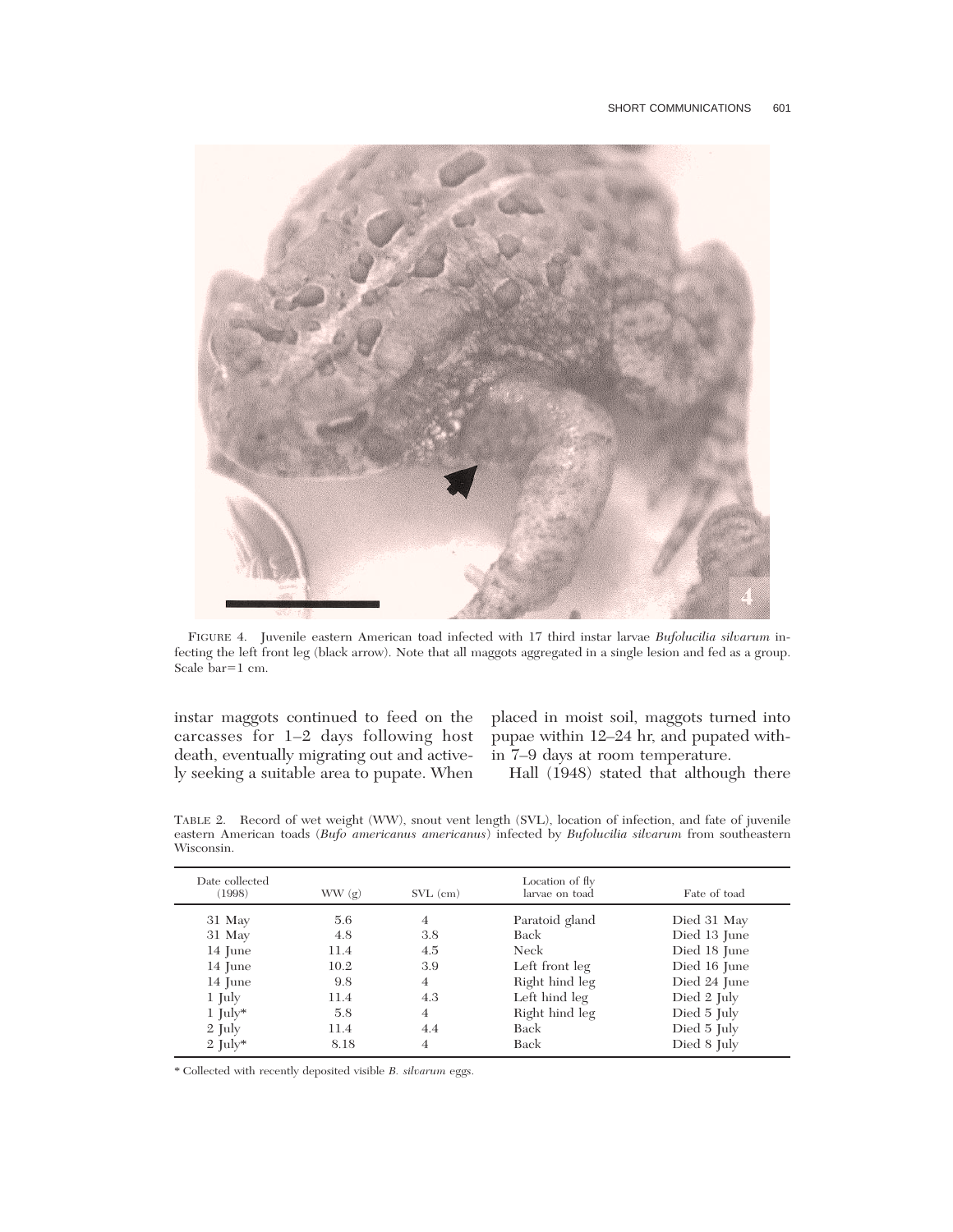are reports of *B. silvarum* infecting toads and other amphibians in Europe, it cannot be ascertained whether records of toad and frog parasitism reported from Palaearctic region were *B. silvarum* or *B. bufonivora* because some authors have not distinguished between these two species (Stadler, 1930). Our observations are the first to report an estimate of mortality of American toads from one population caused by *B. silvarum.* The only other study of *Bufolucilia* mortality in a single toad population is of *Bufo bufo* from the Netherlands (Strijbosch, 1980). Strijbosch (1980) captured 2,216 amphibians of nine species from an area of about 300 ha over a period of 2 yr. Nineteen (8%) of 244 subadult and adult *B. bufo* were infected by *B. bufonivora.* In this study, *B. bufonivora* apparently selected *B. bufo* according to their size with larger toads having a higher frequency of infection.

Similar to the observations of Strijbosch (1980), our data suggests that myiasis caused by *B. silvarum* in Wisconsin amphibians is rare. Over the last 6 yr, our laboratory has examined over 1,000 amphibians of 12 species, including 256 eastern American toads, for parasite and life history studies with only nine juvenile American toads being infected by *B. silvarum* (Bolek, 1998; Bolek and Coggins, 1998, 2000, 2001; Yoder, 1998; Yoder et al., 2001). At our study site only juvenile American toads were present during the day, while night searches also revealed 10 uninfected adult toads. Therefore, our data differs from that of Strijbosch (1980) in that only juvenile American toads were infected at our study site in Wisconsin. These observations may be important because Hall (1948) indicated that *B. silvarum* is a diurnal species that occurs upon foliage in early morning and late afternoon and is found in woods and meadows, being active from May–October, and in Wisconsin, is most abundant during June and July (Hall, 1948; Dicke and Eastwood, 1952). Importantly, following metamorphosis American toads are diurnal and form dense, heliothermic aggregations on the margins of ponds from which they emerge. After a period of growth and development, the juveniles disperse from ponds during early to mid summer and assume the solitary nocturnal habits of the adults (Taigen and Pough, 1981; Vogt, 1981). To our knowledge, no studies exist on juvenile American toads following metamorphosis but hundreds of juvenile toads are usually seen during May–August in marshes, agricultural fields, gardens, and woods in southeastern Wisconsin (Vogt, 1981; Bolek, unpubl. data). Because of their diurnal habits, we hypothesize that this age group of toads overlaps ecologically more commonly with *B. silvarum* and may be more prone to infection by this fly than is currently known.

We thank M. Ewert and L. Bolek for help in collecting toads, H. Meier, University of Wisconsin-Milwaukee for providing stimulating discussions about calliphorid biology, and larva fixative, J. MacDonald, Department of Entomology, Purdue University for suggesting user-friendly keys for calliphorids, and K. Kazacos, Department of Veterinary Pathobiology, Purdue University for laboratory space and help in obtaining photomicrographs. We also thank an anonymous reviewer and the editor E. Williams for improvements on an earlier draft of the manuscript.

## **LITERATURE CITED**

- ANDERSON, R. C., AND G. F. BENNETT. 1963. Ophthalmic myiasis in amphibians in Algonquin Park, Ontario, Canada. Canadian Journal of Zoology 41: 1169–1170.
- BLEAKNEY, J. S. 1963. First North American record of *Bufolucilia silvarum* (Meigen) (Diptera: Calliphoridae) parasitizing *Bufo terrestris americanus* Holbrook. The Canadian Entomologist 95: 107.
- BOLEK, M. G. 1998. A seasonal and comparative study of helminth parasites in nine Wisconsin amphibians. M.S. Thesis, University of Wisconsin-Milwaukee, Wisconsin, 134 pp.
- , AND J. R. COGGINS. 1998. Endoparasites of Cope's gray treefrog, *Hyla chrysoscelis,* and western chorus frog, *Pseudacris t. triseriata,* from southeastern Wisconsin. Journal of the Helminthological Society of Washington 65: 212–218.